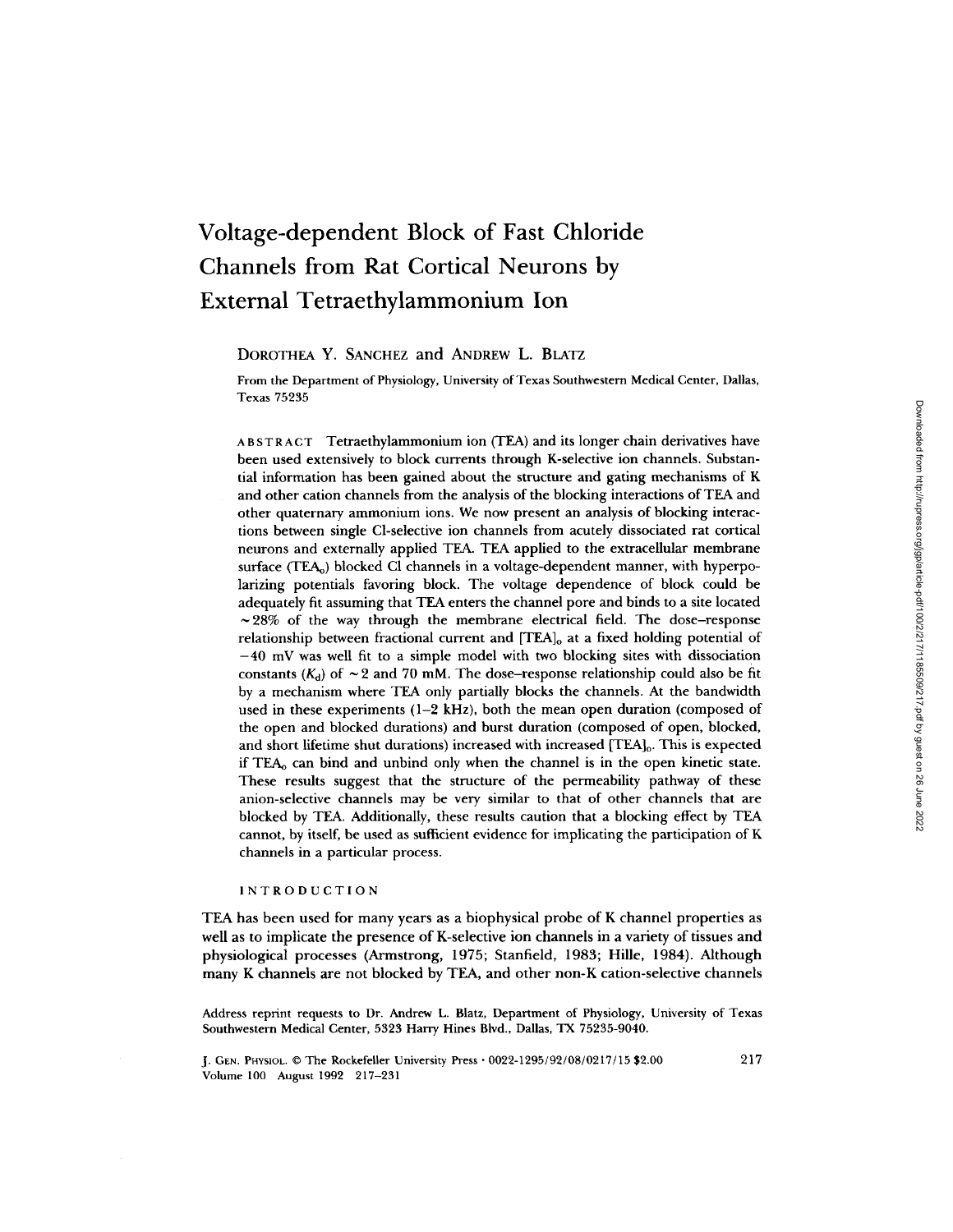are blocked by TEA, this drug is still widely used to assess the participation of K-selective ion channels. We now report that rat neuronal Cl-selective ion channels are blocked by TEA at concentrations similar to those that are used to block K channels. The mechanism of CI channel block by  $[TEA]_0$  appears to be very similar to TEA block of K channels in a variety of tissues (for reviews see Stanfield, 1983; Hille, 1984).

"Fast" CI channels are found in tissue-cultured rat skeletal muscle (Blatz and Magleby, 1985, 1986b; Weiss and Magleby, 1990) and in acutely dissociated rat cortical neurons (Blatz, 1991). These channels exhibit a mean open duration on the order of 1-2 ms and a permeability ratio (based on reversal potential shift measurements) of  $\sim 0.2$  for  $P_K/P_{Cl}$  (Blatz and Magleby, 1985; Blatz, 1991). Cl channels with similar overall characteristics have been described (Franciolini and Nonner, 1987; Franciolini and Petris, 1988) in tissue-cultured fetal rat hippocampal neurons. A C1 channel with much smaller single channel conductance has been described by Lukács and Moczydlowski (1990) from lobster walking nerve. These lobster channels, when incorporated into lipid bilayers, also are blocked by TEA. Manning and Williams (1989) have reported on an anion-selective channel from human platelet membranes incorporated into lipid bilayers which has many properties similar to those of muscle and neuronal fast C1 channels.

Portions of these studies have been reported in preliminary form (Blatz, Sanchez, and Sigler, 1991; Sanchez and Blatz, 1991).

#### METHODS

#### *Acutely Dissociated Rat Cortical Neurons*

Dissociated neurons were obtained using methods described by Kay and Wong (1986). Briefly, brains from young rats (4-14 d old) were removed and sliced into sections 0.5 mm thick. Plugs (1 mm diam) were removed from cortex areas using a glass pipette and placed into PIPES-saline containing (mM): 120 NaCl, 5 KCl, 1 CaCl<sub>2</sub>, 1 MgCl<sub>2</sub>, 25 glucose, and 20 PIPES (piperazine-N,N'-bis(2-ethanesulfonic acid)). The plugs were stirred slowly at 35°C for  $\sim$  1 h, after which they were washed several times with PIPES-saline and held at room temperature until needed. When neurons were needed, a plug was triturated in PIPES-saline through a fire-polished Pasteur pipette three to five times until the plug was dissociated into single cells. Neurons obtained in this manner exhibited characteristic morphologies and could be easily differentiated from glial cells and debris.

#### *Single Channel Recording*

Currents through single fast C! channels were obtained using the inside-out configuration of the patch clamp technique on surface membranes of cortical neurons (Hamill, Marty, Neher, Sakmann, and Sigworth, 1981; Blatz, 1991). Single channel currents were recorded with an Axopatch I-B (Axon Instruments, Inc., Burlingame, CA) on FM or VCR tape (model VR-10; Instrutech, Elmont, New York). All solutions contained 5 mM TES (N-Tris[hydroxymethyl]methyl-2-aminoethanesulfonic acid) buffer and 1 mM EGTA and were at pH 7.00. Internal solutions contained, in addition, 1,000 mM KCI. External solutions contained 140 mM KCI and sufficient amounts of TEA as the bromide salt to give the desired concentrations. The pH buffer, TES, at the concentrations used in these experiments does not block fast C1 channel currents (Blatz, A. L., unpublished observations). Other pH buffers, such as HEPES, have been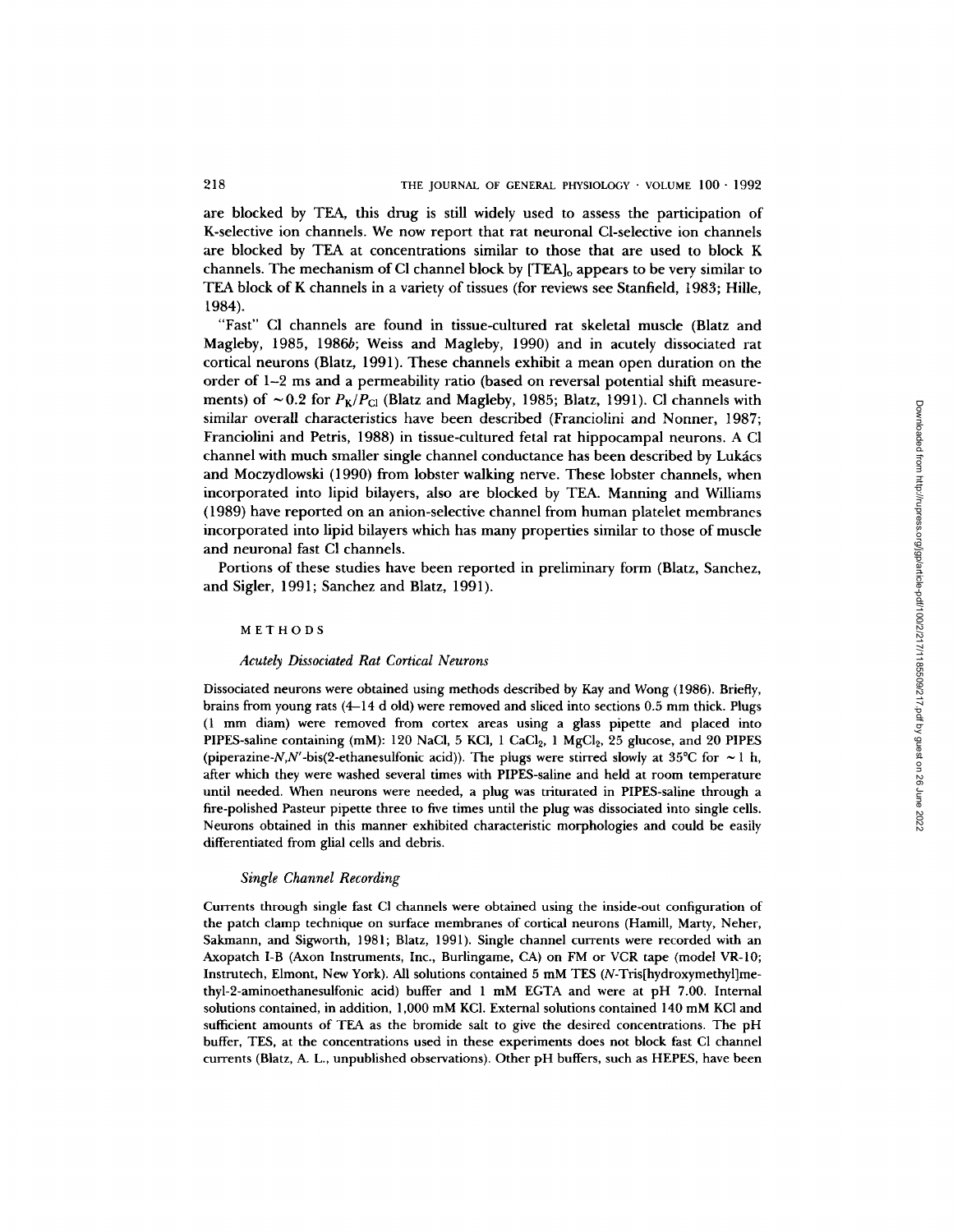shown to block certain Cl-selective channels in other preparations (Yamamoto and Suzuki, 1987; Manning and Williams, 1989). Internal solutions were continuously superfused over the inside-out membrane patch using the microchamber described by Barrett, Magleby, and Pallotta (1982). Experiments were performed at room temperature (20-22°C).

## *Data Analysis*

The single channel currents were filtered at  $1.4-6$  kHz ( $-3$  dB, Bessel), digitized at  $4-180$  $\mu$ s/pt with 12- or 14-bit accuracy, and analyzed off-line using DEC 11-73 or Dell 386 computers and homemade programs. PClamp (Axon Instruments, Inc.) and SigmaPlot version 4.1 (Jandel Scientific, Corte Madera, CA) were used to plot raw current records. Analysis of dose-response relationships was performed using the least-squares-based curve-fit routine contained in SigmaPlot. For kinetic analysis, currents were sampled every  $4 \mu s$  and a 50% threshold criterion was used to determine the durations of open and closed events (Colquhoun and Sigworth, 1983; Blatz and Magleby, 1986b). The collected open and closed intervals were log-binned as in McManus, Blatz, and Magleby (1987). Sums of exponential components were fit to the distributions of open and closed interval durations using a maximum likelihood method (Colquhoun and Sigworth, 1983; Blatz and Magleby, 1986b). The number of significant exponential components required to describe the experimental data was determined using the likelihood ratio test (Rao, 1973; Horn and Lange, 1983; Blatz and Magleby, 1986b; McManus and Magleby, 1988).

Methods detailed in Blatz and Magleby (1986a), Clay and DeFelice (1983), and Magleby and Weiss (1990) were used to simulate single channel interval durations, taking into account the effects of limited bandwidth. To simulate the effects of the apparent reduction of current amplitude caused by the rapid on and off rates for TEA block, rate constants were chosen that would generate open and blocked intervals with durations much shorter than intervals due to normal channel gating (Spruce, Standen, and Stanfield, 1987). These short open and blocked interval durations would be time-averaged and detected as open intervals with a lowered single channel amplitude. Since the method of simulation used calculates the observed amplitude of single channel currents and then measures durations at the 50% threshold, it is important to set the threshold to 50% of the *observed* single channel amplitude in the presence of fast blockers, rather than to 50% of the *true* amplitude. The effects of noise were not explicitly taken into account, but under the recording conditions used in these experiments (filter cutoff, 2 kHz) noise effects should not significantly influence the results.

The variance of the open and closed single channel current noise was calculated from digitized current records. Currents were played back from the FM tape recorder into the computer at an effective sampling interval of  $4 \mu s$  after filtering at 6 kHz. Closed channel current variance was calculated from records containing no channel activity and was subtracted from the open channel variance. Open channel variance was measured from portions of the open channel current that did not contain any obvious gating transitions. This method erroneously includes some gating transitions with the open channel noise, but this should not affect the results because these transitions would be present in the TEA as well as the control patches.

#### RESULTS

## *External TEA Reduces Single Channel Current Amplitudes*

The blocking effect of 10 mM TEA<sub>0</sub> on fast Cl channel currents is shown in Fig. 1. In the presence of 1 M intracellular KCl and 140 mM extracellular KCl, neuron and muscle fast Cl channels have an unblocked single channel conductance of  $\sim$  140 pS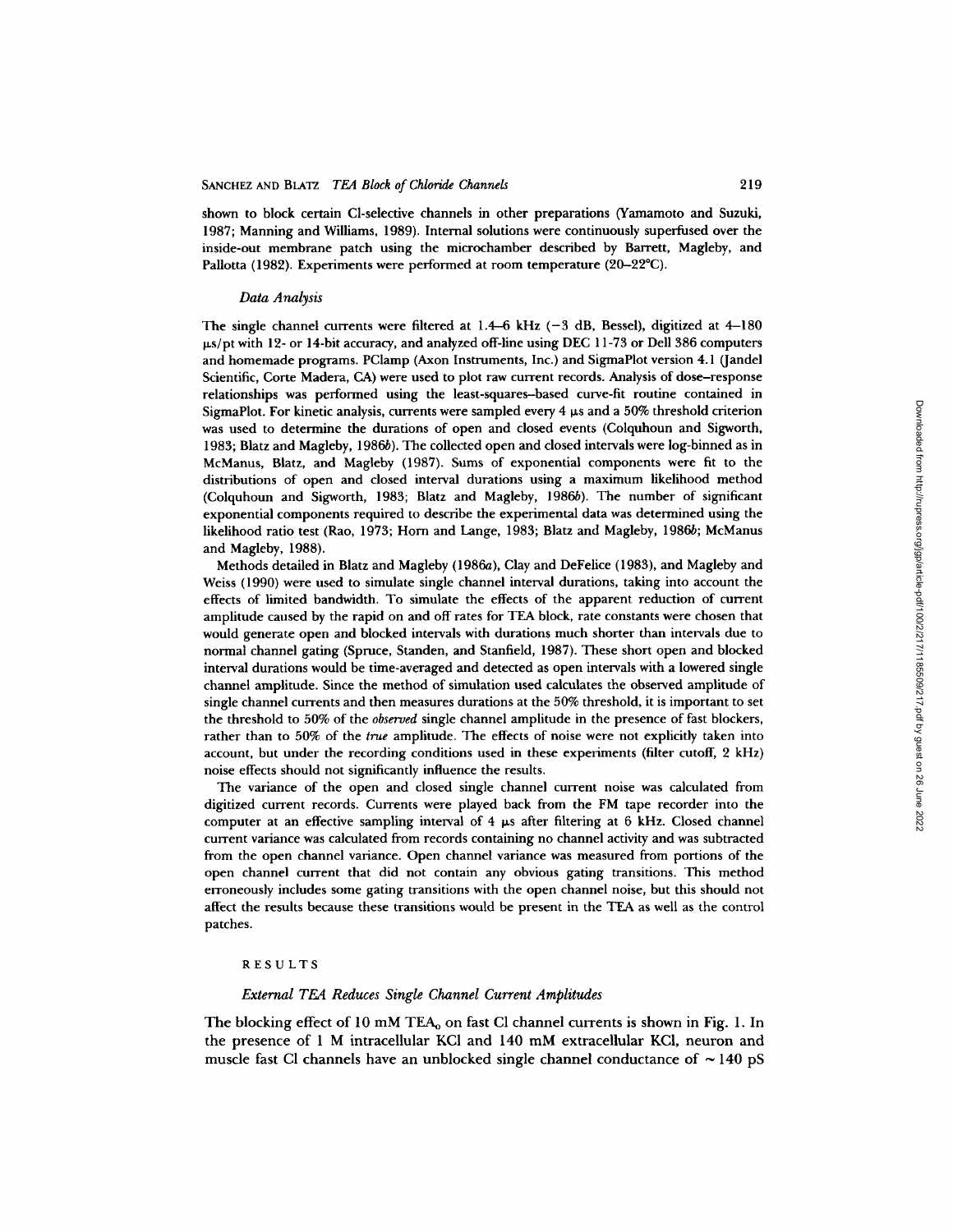(Blatz and Magleby, 1986b; Weiss and Magleby, 1990; Blatz, 1991). When single fast CI channel currents were measured at a holding potential of  $-40$  mV in separate patches with increasing concentrations of TEA at the formerly extracellular membrane surface (pipette solution), single channel current amplitudes were reduced in a dose-dependent manner. As shown in Fig. 1, the major blocking action of  $TEA<sub>o</sub>$ appears as a reduction of unitary current levels rather than a reduced percentage of time the channel is open. This observation suggests that the binding and unbinding rate constants for TEA block are rapid enough that the mean lifetime of the blocked kinetic state is less than can be resolved in these experiments. Thus, TEA<sub>0</sub> block of fast CI channels is manifested as a reduction in single channel current amplitude due to the time-averaging of the open and blocked kinetic states. In addition to the reduction in single channel current amplitude, the overall appearance of the kinetic activity of these channels is altered by external TEA. Although the current traces in



FIGURE 1. Fast C1 channel block by TEA. [TEA]o blocks neuronal fast CI channels in a dose-dependent manner by reducing unitary conductance amplitude. Current traces are from three separate inside-out membrane patches each containing a single fast C1 channel. As the concentration of TEA in the pipette solution was increased from 0 to 10 mM, single channel current amplitudes were reduced and the durations of the apparent open intervals and burst durations increased (Bessel,  $-3$  dB = 1.4 kHz). Horizontal and vertical calibrations are 10 ms and 3.0 pA, respectively.

Fig. 1 were selected to show amplitudes, it is apparent that the bursting behavior of these channels is affected by TEAo. Bursts will be quantitatively defined below, but simply by inspection of Fig. 1 it is clear that the duration of bursts of channel activity is increased by external TEA.

## *Dose-Response Relationship of External TEA Block*

TEA blocked fast C1 channels in a dose-dependent manner when applied to the extracellular membrane surface. The concentration of TEAo required to block neuronal C1 channels was similar to that required to block a variety of K channels (Stanfield, 1983). The dose-response relationship for fractional C1 channel current measured at a holding potential of  $-40$  mV is shown in Fig. 2. The fractional currents were adequately fit by a single site blocking model (dotted line in Fig. 2) at  $[TEA]_o < 20$  mM, although the reduction in fractional current by higher concentra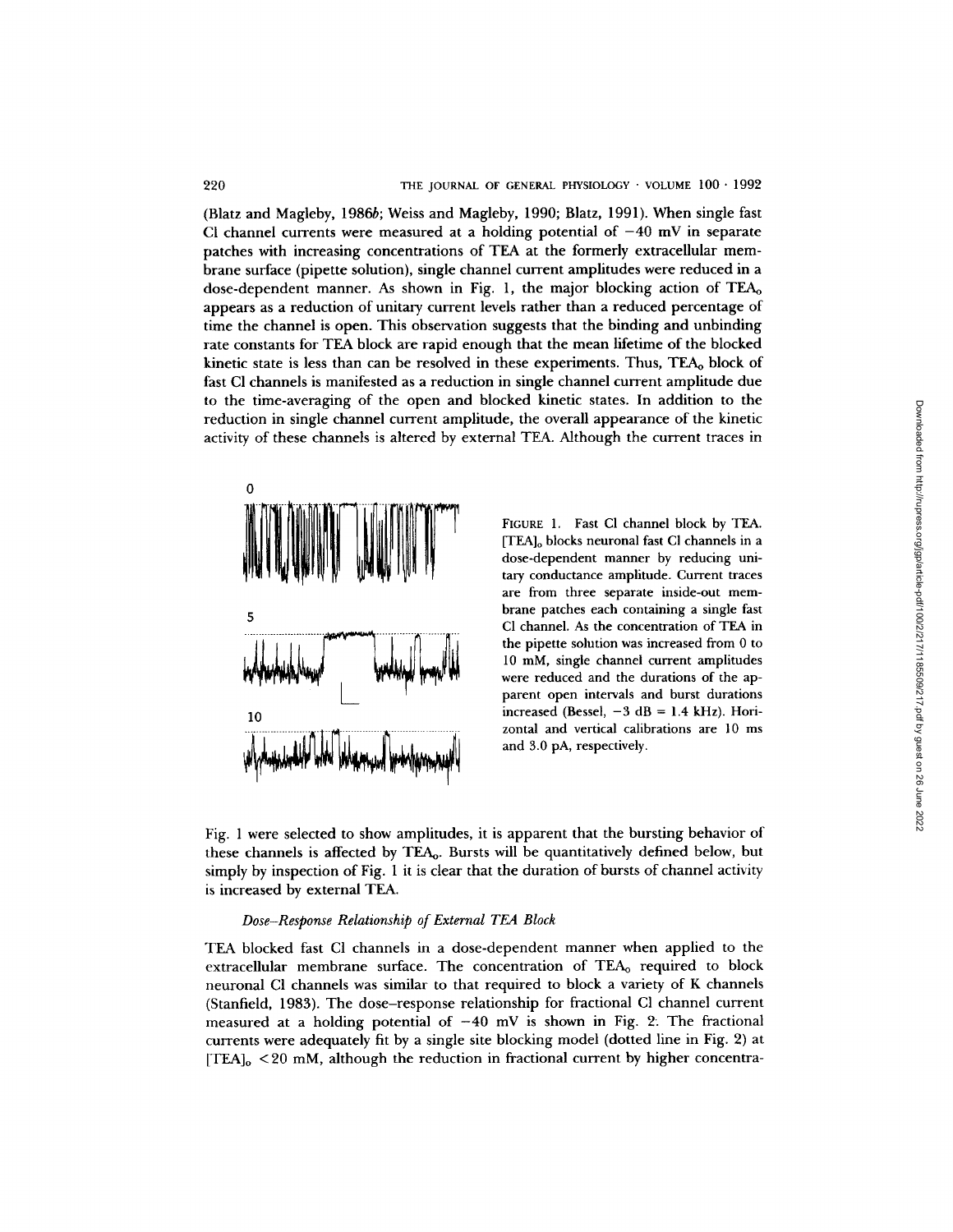tions of TEA was less than predicted. The fractional current remaining after application of TEAo was much better fit by a two-site model (solid line in Fig. 2) where  $K_d$ 1 = 2.0  $\pm$  0.4 mM and  $K_d$ 2 = 70.0  $\pm$  15.3 mM (n = 3). In both of these models, when TEA binds and unbinds to the channel, it is assumed that the single channel conductance fluctuates between a fully open and a completely closed configuration. An alternative mechanism, which is difficult to rule out, is that when TEA binds and unbinds, the channel fluctuates between a fully open and a partially open configuration (i.e., "subconducting state"). The dashed line in Fig. 2 is the best fit of a partial-blocking mechanism with the blocked channel current equal to 28% of the unblocked current amplitude to the experimental data points and is at least as good a fit as the two-site model (solid line). Preliminary results (Sanchez and Blatz, 1991; Sanchez, Phillips, Breedlove, and Blatz, 1992) show that in the presence of



lationship between [TEA]<sub>0</sub> and fractional current through neufractional current (current amplitude in the presence of TEA<sub>o</sub> without blocker) through CI creasing concentrations of TEA. The solid line is the best fit site model (fractional current =  $0.5 \cdot |(K_d1/(K_d1 + [TEA])| +$  $^{40}$  <sup>00</sup>  $2.0 \pm 0.4$  mM and  $K_d^2 = 70.0 \pm 0.4$ <br>TEA (mM) 1.5.3 mM. The dotted line is the 15.3 mM. The dotted line is the

best fit to a single-site model (i.e.,  $K_d$ 1 =  $K_d$ 2 = 11.8 mM). The dashed line is the best fit of a single-site model in which TEA<sub>0</sub> reduces single channel current amplitude only partially (to 28% of normal in this case).

longer chain derivatives of TEA, such as tetrabutylammonium ion (TBuA), these channels fluctuate between fully open and fully nonconducting blocked states. Assuming that the mechanism of block by  $TEA<sub>o</sub>$  is similar to that of the longer chain derivatives, we suggest that when TEA binds to the channel, the single channel current is completely blocked. The deviation from a one-site model at high  $[TEA]_o$ was not the result of filtering, as decreasing or increasing the filtering cut-off frequency did not change the shape of the dose-response relationship.

# *Voltage Dependence of External TEA Block*

TEA block of many (although not all) K channels is voltage dependent, particularly when applied internally, as if the binding site for TEA is located within the electrical field of the membrane (reviewed by Stanfield, 1983). Single fast C1 channel currents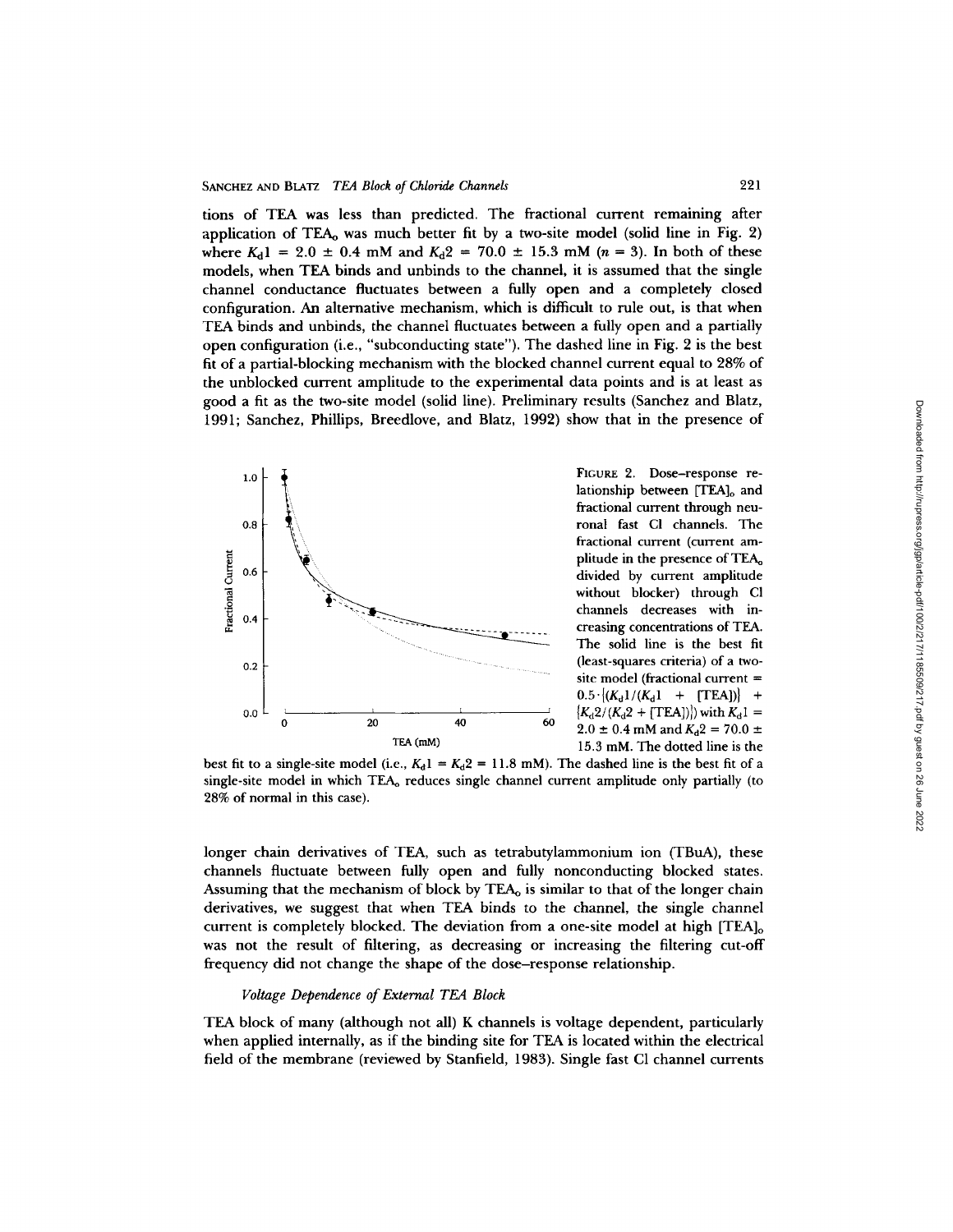in the presence of 0 and 10 mM  $[TEA]_0$  at positive and negative holding potentials are presented in Fig. 3. Single channel currents were reduced at negative membrane potentials in the presence of TEAo. Under the conditions of this study, TEA,, had very little blocking effect on currents at depolarizing potentials. For example, at  $-60$  mV with 20 mM TEA<sub>0</sub>, single Cl channel current amplitudes were reduced by 69%, whereas at +60 mV they were reduced by only 23%. Current-voltage relationships obtained from similar currents are presented in Fig. 4 A. As expected from inspection



FIGURE 3. Voltage-dependent TEA<sub>0</sub> block of fast CI channel currents. Single channel currents from two separate excised, inside-out neuronal membrane patches. The current traces shown in A were recorded in the presence of zero  $[TEA]_0$  and the currents in B were recorded in the presence of 10 mM [TEA] $_o$ . The patch shown in A contained a single CI channel, while the patch shown in B contained at least three channels. Membrane potentials listed between the two series of current traces are absolute voltages (not relative to "rest"). Inward currents are depicted as downward deflections and represent CI ions flowing from the formerly intracellular membrane surface to the formerly extracellular membrane surface. Current records were chosen to represent the change in amplitude and may not reflect changes in kinetic activity. Closed channel current level for each voltage is indicated by the dotted lines (Bessel,  $-3$  $dB = 1.4$  kHz). Vertical and horizontal calibration bars are 5 pA and 30 ms, respectively.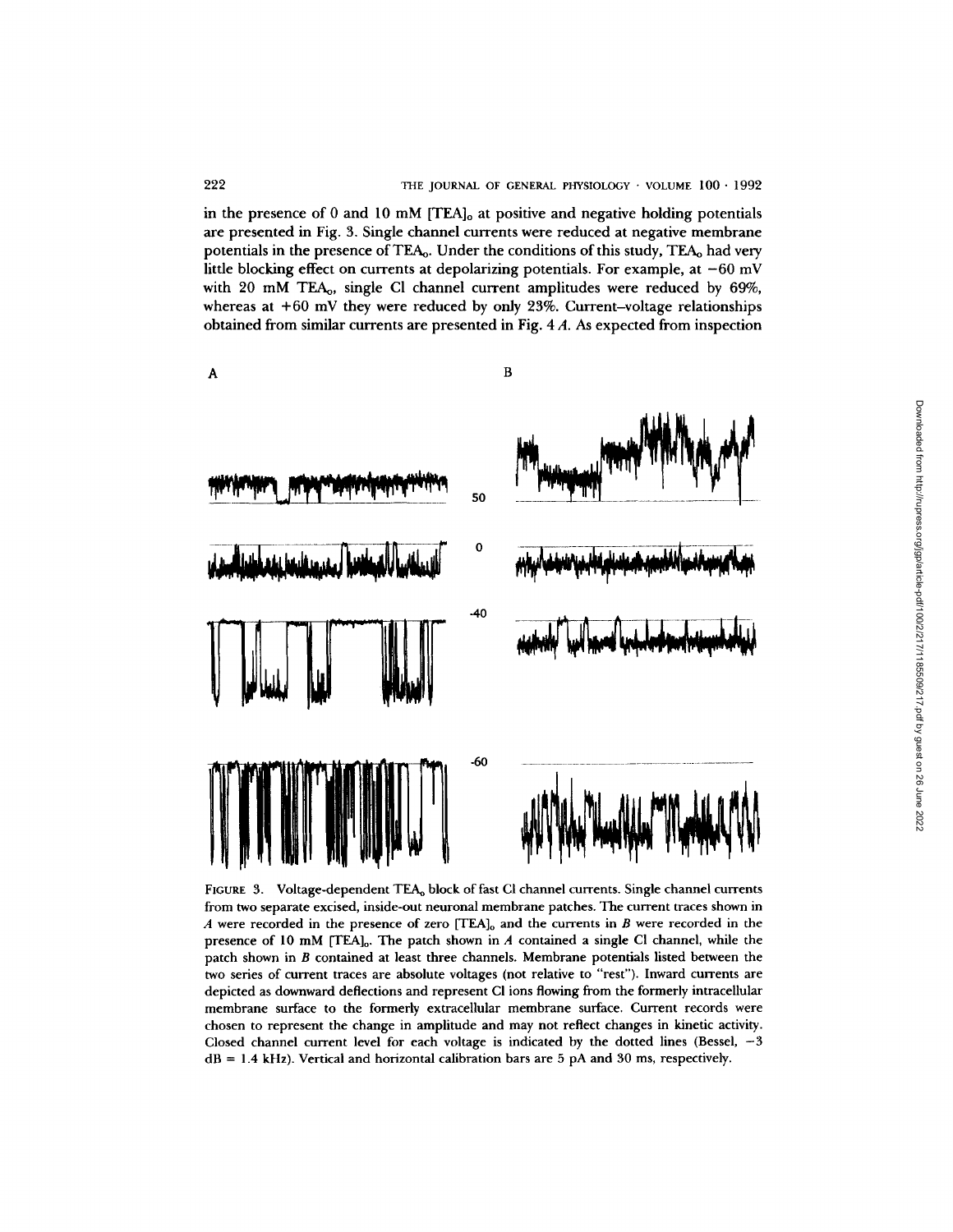

FIGURE 4. Voltage dependence of Cl channel block by TEA. (A) Current-voltage relationships (single channel current amplitude plotted against holding potential) for 0 mM [TEA]<sub>0</sub> (*filled circles)* and 10 mM TEAo (A, *open triangles)* are shown. TEAo preferentially blocks inward current with less effect on outward current. Lines connecting points were drawn by eye. (B) Conductance ratio of unblocked channels to channels blocked by 10 mM [TEA]<sub>o</sub> plotted against membrane potential. Solid line was calculated using Eq. 1 with the parameters:  $K_B(0) = 30.88$ mM and  $d = 0.34$ . (C) Voltage dependence of the apparent dissociation constants,  $K_B$ 's, were calculated by separately fitting dose–response curves for fractional currents against  $[TEA]_o$ obtained at -50, -20, and 0 mV. The solid line represents the best fit of the equation  $K_B$  =  $K_{\text{B}}(0)$  exp (zdVF/RT) to the points obtained experimentally with the parameters  $K_{\text{B}}(0) = 15.9$ mM and  $d = 0.28$ . (D) Current-voltage relationships in the presence of 0, 1, 5, and 10 mM [TEA]<sub>o</sub>. Solid lines were calculated using Eq. 1 with values for  $K_B(0)$  of 15.9 mM and for d of 0.28 and converting conductances to currents.

of the raw current records, the current-voltage relationship in the presence of  $[TEA]_0$ overlaps that of the unblocked channels at depolarized potentials and becomes sublinear as the membrane potential is made more negative. One explanation for this voltage-dependent reduction of currents is that TEA binds to a blocking site within the electric field of the membrane (Armstrong, 1969, 1975; Armstrong and Hille, 1972; Woodhull, 1973; Hermann and Gorman, 1981; Coronado and Miller, 1982; Blatz and Magleby, 1984). If this is the case, the fraction of the membrane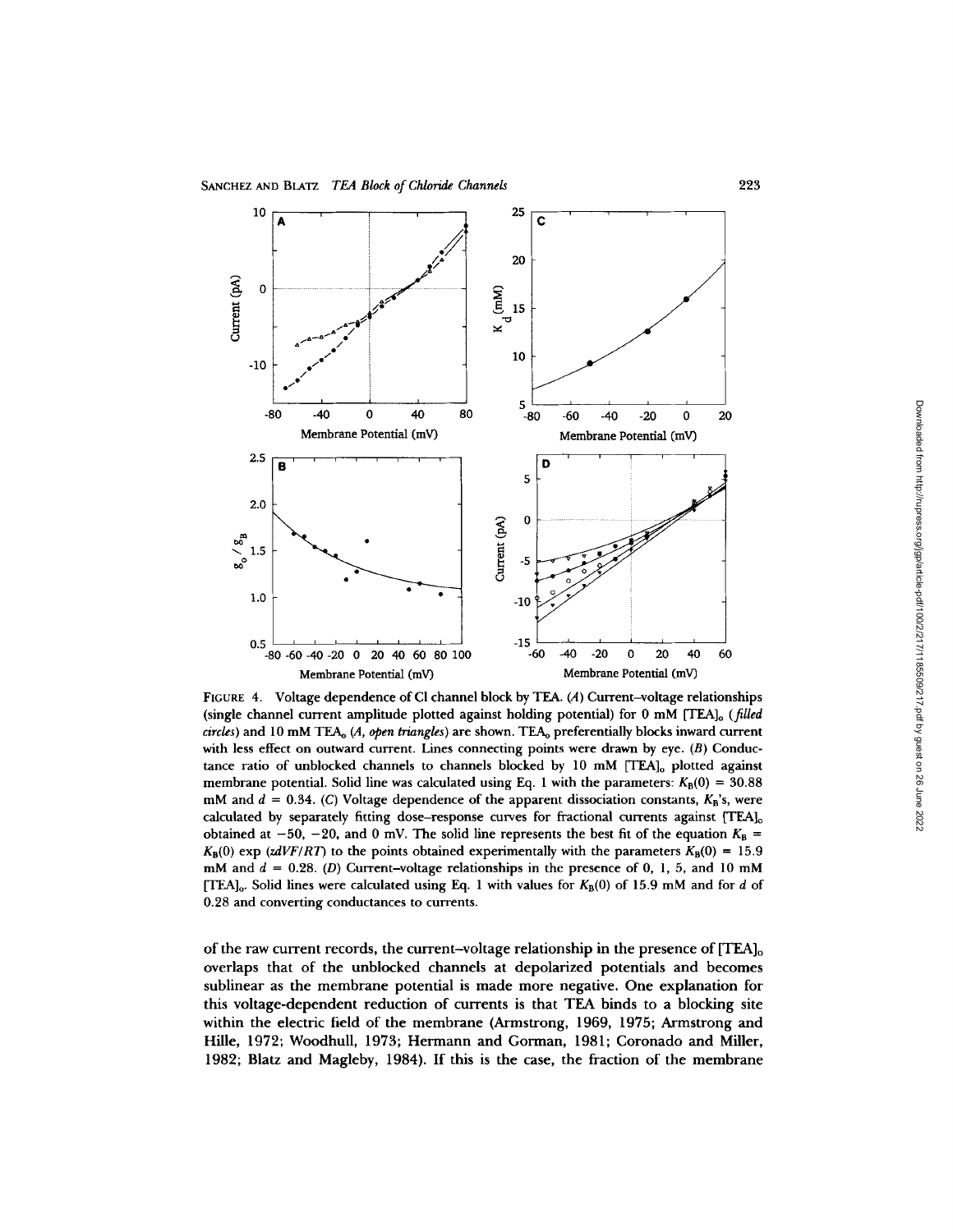potential through which the blocking ion must pass to access this binding site is given by Woodhull (1973):

$$
g_o/g_b = 1 + b/K_b(0) \exp(\frac{z dV}{F/RT})
$$
 (1)

where  $g_{\rm o}/g_{\rm b}$  is the ratio of single channel conductance in the absence and presence of extracellular blocker, b is the blocker concentration,  $K<sub>b</sub>$  is the dissociation constant at  $0 \text{ mV}$ , z is the valence of the blocker, d is the location of the blocking site in terms of the fraction of the electrical field,  $V$  is the membrane potential, and  $F$ ,  $R$ , and  $T$  have their usual thermodynamic definitions. Since the dose-response relationship between  $[TEA]_o$  and fractional current was adequately fit at the lower concentrations used in most of these experiments, we will consider only a single binding site for these calculations. The ratio of the unblocked to blocked single channel conductances calculated from the currents at 10 mM [TEA]<sub>0</sub> shown in Fig. 3 is plotted in Fig. 4 B against membrane potential. The solid line is the best fit of Eq. 1 to these data with values of  $K_b(0)$  and d of 15.9 mM and 0.282, respectively. The large scatter of the conductance ratios near the reversal potential is probably due to the difficulty in the measurement of the small currents through these channels at low driving forces. In terms of Woodhull's (1973) interpretation, voltage-dependent block is manifested as a voltage dependence of the dissociation constant. Fig. 4 C presents the results of separately fitting dose-response curves to current amplitudes measured between  $-50$ and 0 mV to demonstrate that the apparent dissociation constant becomes smaller with increased negative membrane potentials. The solid line in Fig. 4 C was calculated with:

$$
K_{\rm B} = K_{\rm B}(0) \exp(\frac{z dV}{F/RT}) \tag{2}
$$

using 15.9 mM for  $K_B(0)$  and 0.28 for d.

The result of a similar analysis of currents through four separate channels in the presence of 0, 1, 5, and 10 mM  $[TEA]_0$  is shown in Fig. 4 D. The solid lines in this figure were calculated from Eq. 1 with values of  $K_b(0)$  and d of 15.9 mM and 0.282, respectively, after converting conductances into currents.

#### *TEAo Modifies Single Channel Gating Kinetics*

A simple scheme for the block of the open kinetic state of a channel is given by:

$$
C \xrightarrow{k_1} O \xrightarrow{k_b * [TEA]_0} OB
$$
  
\n
$$
k_{-1} \xrightarrow{k_{-b}} OB
$$
  
\nScheme 1

where O represents the open kinetic state and OB represents the TEA-blocked state. The compound closed kinetic state C represents the six or seven closed states known for these channels (Blatz, 1991). If Scheme 1 is correct, then with increasing concentrations of TEA the true mean open lifetime will decrease as the channel enters the blocked state more often. The true mean closed and blocked lifetimes should remain unchanged with increasing [TEA]o. Since it is already known that TEA block of these channels appears as a reduction in single channel current amplitude, the values of rate constants  $k_b$  and  $k_{-b}$  must be quite large so that the mean lifetimes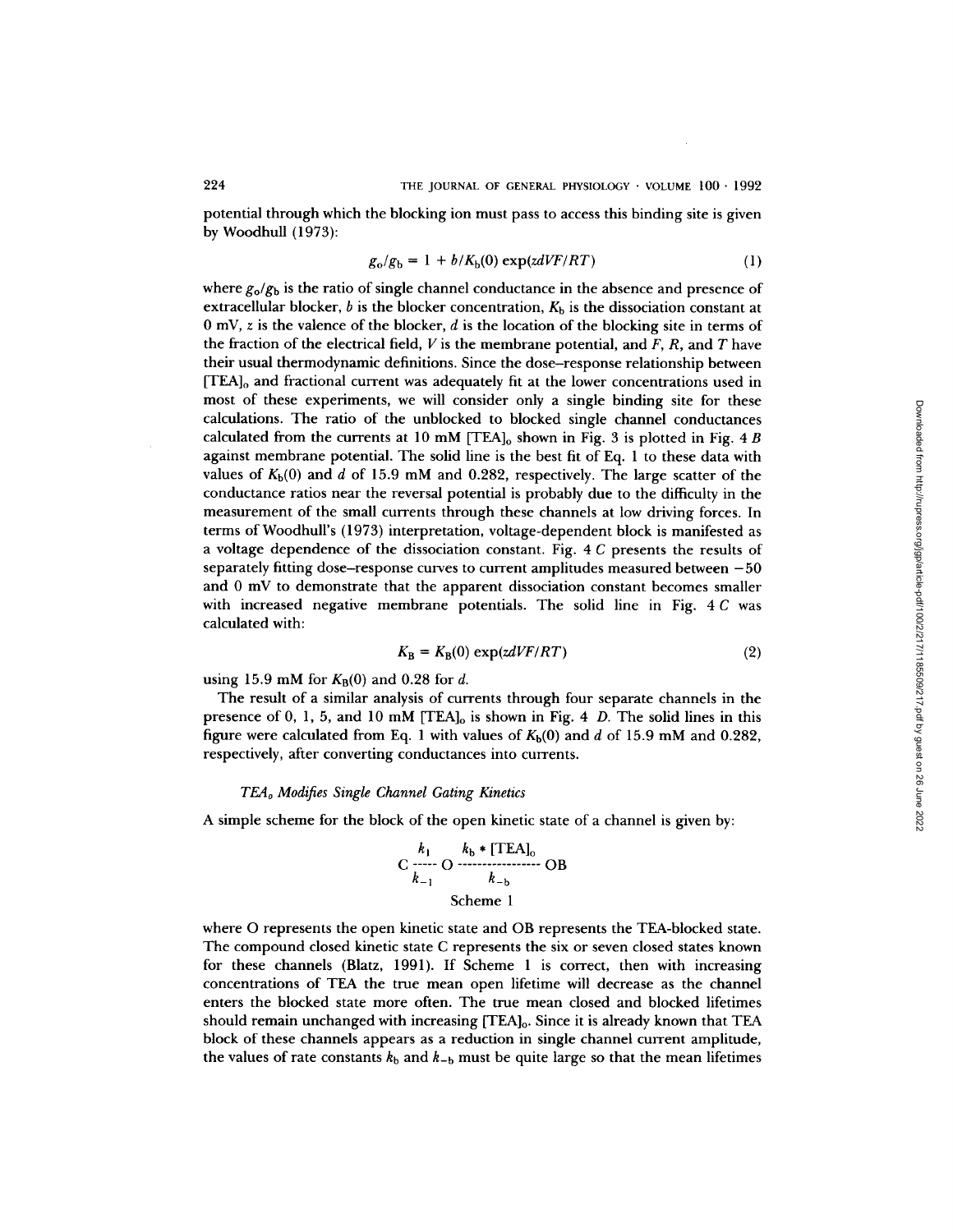of the open state O and the blocked state OB are short enough to be time-averaged into a state of partial conductance in the presence of TEA. If this is the case, then the compound state consisting of O and OB will appear kinetically as a single open state with a reduced single channel conductance and a lifetime that increases with  $[TEA]_0$ . If nearly 100% of the transitions between the open and blocked kinetic states are missed due to filtering and threshold detection, then the relationship derived by Neher and Steinbach (1978) for burst duration in the presence of increasing concentrations of a rapid blocker should describe the effects of increasing  $[TEA]_0$  on the measured mean open interval duration. If  $K_B = k_{-b}/k_b$ , then mean open duration (actually blocked burst duration) would be:

mean open time = 
$$
{1 + ([TEA]o/KB)}/k_{-1}
$$
 (3)

The observed effect of increasing [TEA]<sub>0</sub> on the measured mean open interval duration is shown in Fig. 5. The mean open interval increases with  $[TEA]_0$  in a



FIGURE 5. Effect of increasing [TEA]<sub>o</sub> on mean open interval duration (actually blocked burst duration). Mean open durations were measured at  $-47$ mV using a 50% threshold method after filtering currents at 2 kHz and sampling at 4  $\mu$ s/pt. The solid line was calculated with Eq. 3 and the parameters  $k_{-1} = 1,013.2 \text{ s}^{-1}$  and  $K_B = 11.82$  mM (the best fit single-site model from dose-response curves). The dashed line was calculated by simulating, filtering, sampling, and detecting 10,000-100,000 open and closed intervals as described in the text.

manner consistent with Eq. 3 (solid line in Fig. 5). For this calculation,  $k_{-1}$  was estimated as the inverse of the mean open interval measured with zero [TEA]o.

The analysis of blocked burst duration by Neher and Steinbach (1978) does not take into account the effects of filtering on the detection of open and closed intervals. We also applied the technique of Magleby and Weiss (1990), which explicitly accounts for the effects of filtering and missed events, to the simulation of open and closed interval durations from the fast Cl channel in the presence of TEA<sub>0</sub>. The dashed line in Fig. 5 is the prediction of the simulation for the lengthening of the measured mean open duration by increasing [TEA]<sub>0</sub>. The simulation fits the lower TEA concentrations well but does not predict the large increase in measured mean open duration seen experimentally at the higher blocker concentrations.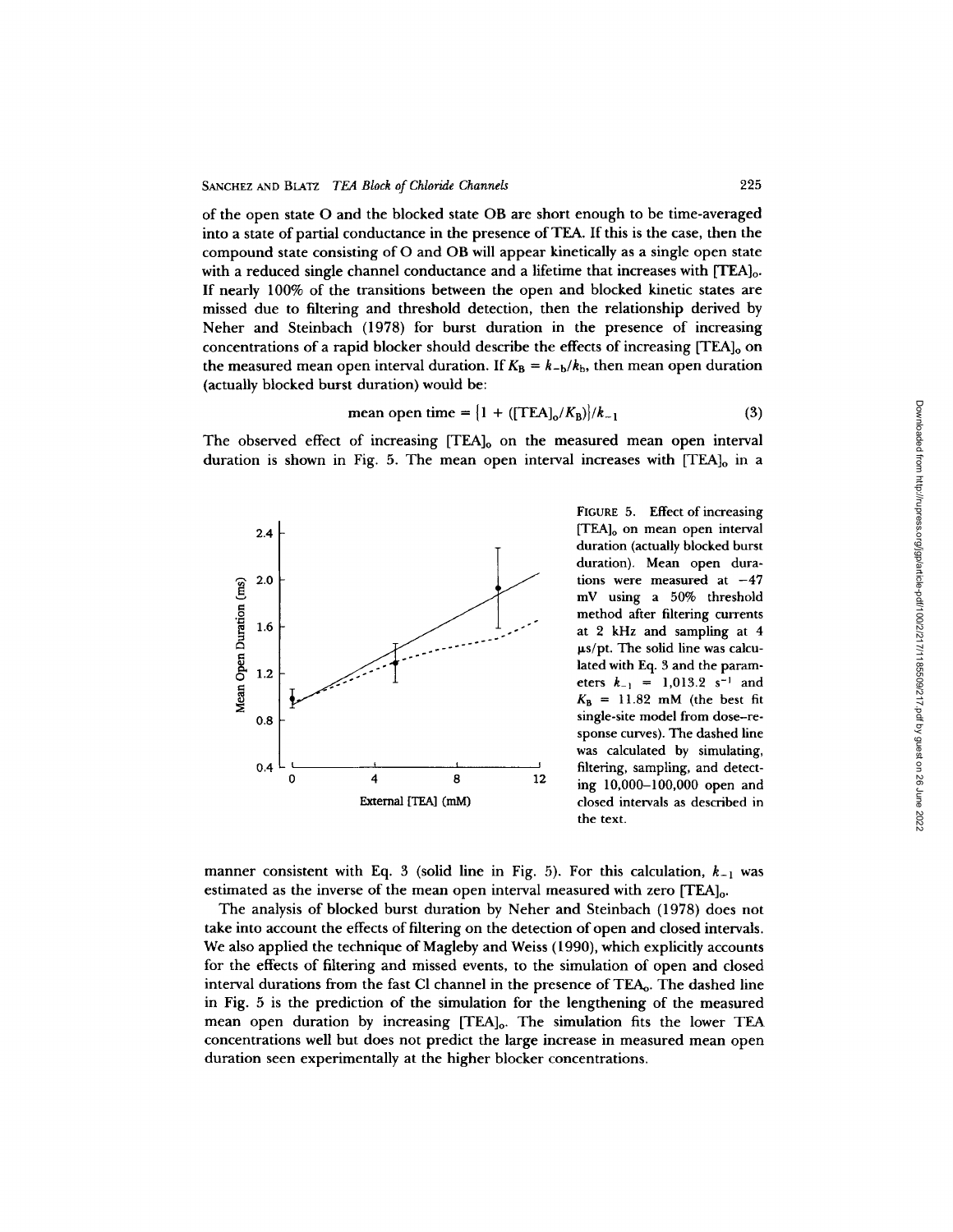#### *TEAo Increases Burst Duration*

An alternative test of the validity of the blocking mechanism implied by Scheme 1 is to measure the durations of bursts of channel activity (defined below) at increasing [TEA]o. Such an analysis should be much less affected by the known complications of missed events, filtering, and noise (Colquhoun and Hawkes, 1983; McManus et al., 1987). The method of Magleby and Pallotta (1983) was used to determine that the critical duration of closed event durations within a burst, during fast CI channel activity, would be 3.2 ms.

Using 3.2 ms as the critical duration for defining a gap between bursts, burst duration was measured by fitting a single exponential component to the distributions of burst durations at 0 and 5 mM [TEA]o. As expected from Scheme 1, mean burst duration increased from 19.7  $\pm$  6.7 ms (n = 5) with zero [TEA]<sub>o</sub> to 36  $\pm$  8.4 ms  $(n = 4)$  in the presence of 5 mM [TEA]<sub>0</sub>. It should be pointed out that the relationship between burst duration as defined in this section and  $[TEA]_0$  is not as simple to represent as the burst durations defined by Neher and Steinbach (1978) (i.e., our Eq. 3). This is the case because the bursts defined by Neher and Steinbach (1978) contain transitions only between the open and the blocked kinetic states, while bursts defined here contain these transitions as well as those between the open state and the shortest shut states. Other methods of determining the critical time to separate bursts gave qualitatively equivalent results.

## *Open Channel Variance Does Not Increase with [TEA]*<sup>o</sup>

Given the simple kinetic reaction of Scheme 1, it might be expected that the current noise when the channel is open would increase in the presence of  $[TEA]_0$  to reflect the blocking and unblocking of the channel by the drug. We calculated open channel variance as described in Methods and found that this was not the case. The open channel variance in the absence of TEA at  $-40$  mV was 0.6 pA<sup>2</sup> and in the presence of 5 mM TEA<sub>0</sub> was  $0.4$  pA<sup>2</sup>. These measurements are complicated by the fact that with fast CI channels it is virtually impossible to isolate current records that do not contain transitions into the short-lived closed kinetic state and so the variance measurements will contain a contribution from the gating kinetics. In the present case this should not represent a major problem, as these short-lived transitions should be present in the presence as well as the absence of TEA.

## *Fast Cl Channels Are Not Blocked by All K Channel Blockers*

Another compound commonly used to block certain types of K channels, 4-aminopyridine, did not reduce single channel currents through fast CI channels at concentrations up to 5 mM (not shown). Other quaternary ammonium compounds with carbon chains longer than the ethyl groups of TEA also blocked fast CI channels, but with higher affinities and apparently slower kinetics (Sanchez and Blatz, 1991). Tetramethylammonium ion (TMA) reduced single CI channel currents, but only at concentrations > 100 mM (not shown).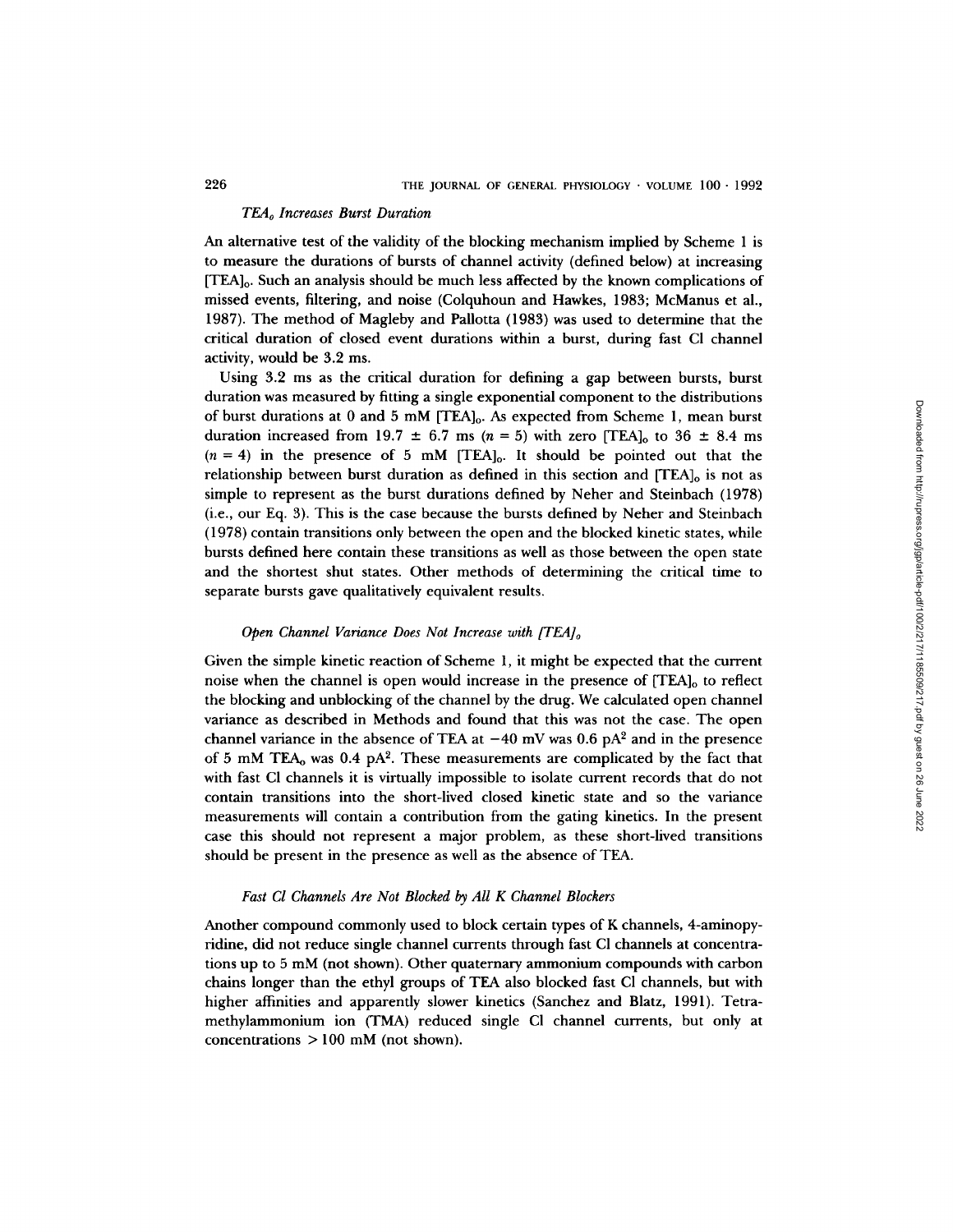DISCUSSION

These results clearly demonstrate that the classical K channel blocker, TEA, when applied extracellularly, blocks neuronal C1 channels in a dose-dependent and voltage-sensitive manner.

## *Other Anion-selective Ion Channels Are Blocked by TEA*

Little information is available concerning the block of other Cl-selective channels by quaternary ammonium ion derivatives. In most experiments, TEA is used to reduce contamination of currents by K-selective channels and so effects on anion channels could be overlooked. One other Cl-selective channel, that of lobster walking nerve, has been definitively shown to be blocked by millimolar concentrations of TEA (Lukács and Moczydlowski, 1990). An anion-selective ion channel from human platelets reconstituted into lipid bilayers (Manning and Williams, 1989) that has many properties in common with the neuronal fast CI channels may also be blocked to some extent by TEA. Interestingly, the gating kinetics of the platelet CI channel may also be affected in the same manner as the neuronal channel, as Fig. 7 B of Manning and Williams (1989) seems to indicate an increase in burst duration in the presence of internal and external TEA. Comparisons between lipid bilayer results and ours are difficult as, in the bilayer experiments, the currents are necessarily filtered at 300 Hz and so much of the rapid kinetic information is lost. For example, what would be interpreted as "open duration" by Manning and Williams (1989) would be interpreted in our experiments as the durations of clusters of bursts of open and closed intervals.

Comparison of the dose-response relationship between [TEA]<sub>o</sub> and fractional fast CI channel current and the limited data available for other anion-selective channels suggests that the neuronal channels are more sensitive to  $[TEA]_0$  than either the lobster walking nerve (Lukács and Moczydlowski, 1990) or the platelet (Manning and Williams, 1989) anion channels.

# *Voltage Dependence of [TEA]<sub>o</sub> Block Suggests a Cation-binding Site within the Channel Pore*

The results of the analysis of the voltage dependence of [TEA]<sub>o</sub> block strongly suggest that this blocking ion can enter the channel pore and bind to a site located  $\sim$  28% of the way through the membrane electrical field. Franciolini and Nonner (1987) proposed a mechanism for the selectivity of a Cl-selective channel from tissuecultured rat hippocampal neurons that involves a cation binding site located within the channel pore. In this mechanism, selectivity is determined by interactions between the cation bound at this selectivity site and anions attempting to pass through the channel. The location of the cation binding site of Franciolini and Nonner's (1987) model was, for simplicity, not specified as a free parameter, but was placed half-way through the membrane electrical field. Because of this, we cannot equate the TEA binding site suggested by our results to the cation binding site proposed by Franciolini and Nonner (1987). Based on electrical distance through the electrical field, there is no reason to believe that the selectivity and blocking sites are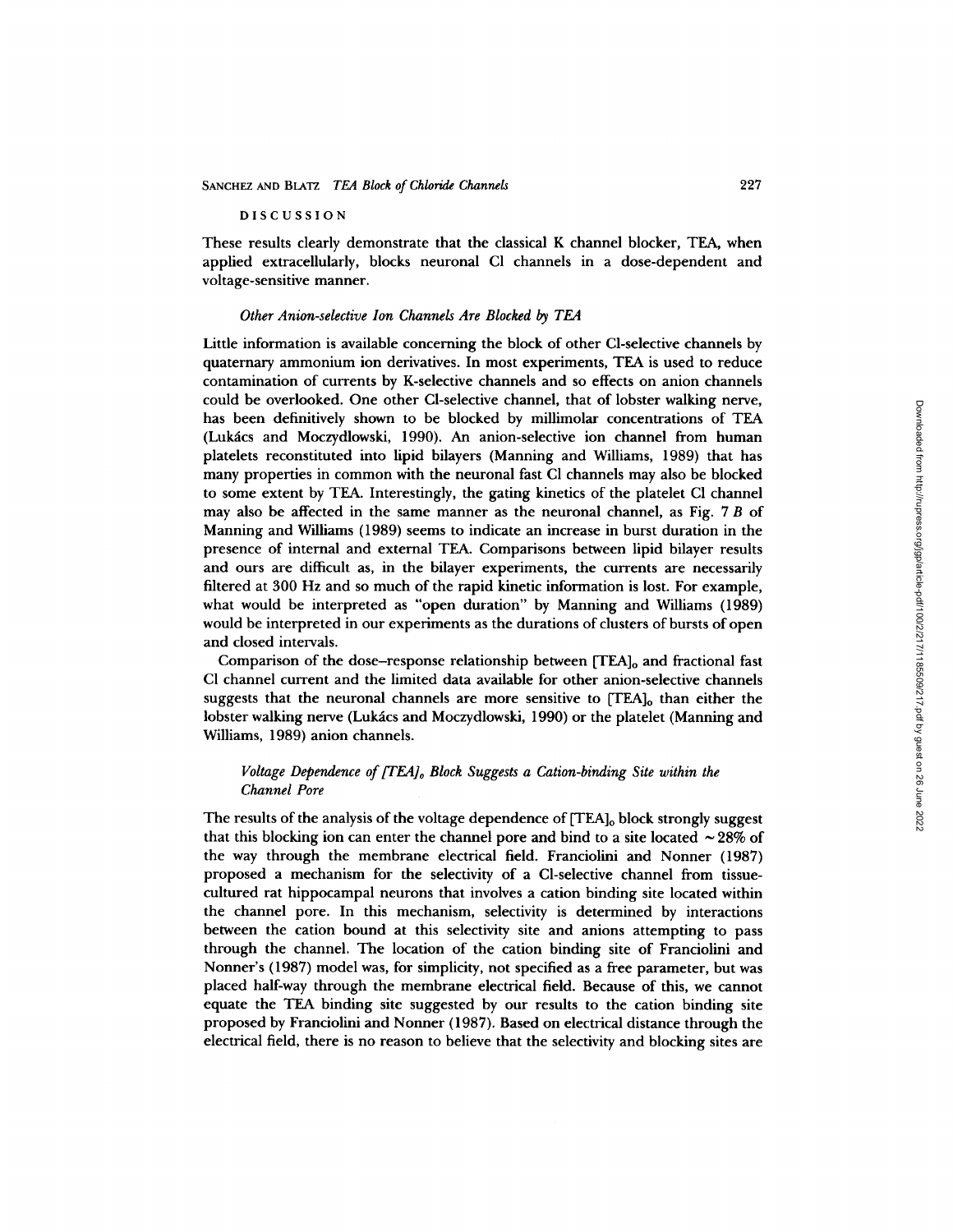separate. The predictions of the selectivity mechanism proposed by Franciolini and Nonner (1987) should not be adversely affected by moving the cation binding site a short distance within the membrane electrical field.

# *TEAo Binds to the Open Channel*

It is often assumed that TEA blocks delayed rectifier K channels by binding preferentially to the open kinetic state (Armstrong, 1969, 1971), although single channel kinetic analysis suggests that TEA block of delayed rectifier K channels in skeletal muscle is independent of channel gating (Spruce et al., 1987). We attempted to determine if external TEA block of neuronal C1 channels was consistent with a kinetic model which allows the binding and unbinding of TEA only to the open kinetic state. Scheme 1 is a simplified model for fast CI channel kinetic activity recorded at a bandwidth of 2 kHz in the presence of external TEA, assuming that TEA can bind only to the open kinetic state (the buzz, subconductance, and inactivated kinetic modes are ignored, and at this level of filtering the channel exhibits only one open kinetic state [Blatz, 1991]).

It could be argued that measurements of mean open duration will be complicated by the known complexity of channel gating in fast CI channels. For example, higher resolution measurements show that at least six exponential components are required to fit adequately the distribution of shut interval durations, implying that these channels enter at least six closed states during normal kinetic activity (Blatz, 1991). One of these shut kinetic states has a mean lifetime of  $\sim$  20  $\mu$ s, meaning that most events from this state do not reach the 50% threshold, are not detected, and therefore corrupt the measured duration of open intervals. Methods exist for compensating for these missed short shut events (Roux and Sauve, 1985; Wilson and Brown, 1985; Blatz and Magleby, 1986a) but all are approximations and rely on a detailed knowledge of the underlying kinetic mechanism. Measurement of the effect of [TEA]o on burst duration is an alternative test of the validity of Scheme 1 which would be much less influenced by the effects of filtering and missed events. The observed increase in burst duration with  $[TEA]_0$  provides additional consistent evidence that external TEA blocks the open kinetic state.

# *Open Channel Noise Is Not Increased by [TEA]o*

Although the blocking and unblocking rates were too fast to be distinguished by kinetic analysis, they may still have been slow enough to influence the open-level noise. This was tested by measuring the variance of the open-level current both with and without TEA present. We found that the noise did not increase, and in fact both the open channel and closed channel noise actually decreased slightly with the addition of TEA. This suggests that the on and off blocking rate constants are so large that the excursions between the unblocked and blocked kinetic states are completely time-averaged to appear as an open state with a reduced single channel conductance. The decrease in open channel current variance measured in the presence of TEAi could represent the block by TEA of small conductance channels (K or CI selective) that are active throughout the experimental records. This would be consistent with the observation that both the open and the closed channel current noise variances are decreased by TEAi. No open-closed transitions can be observed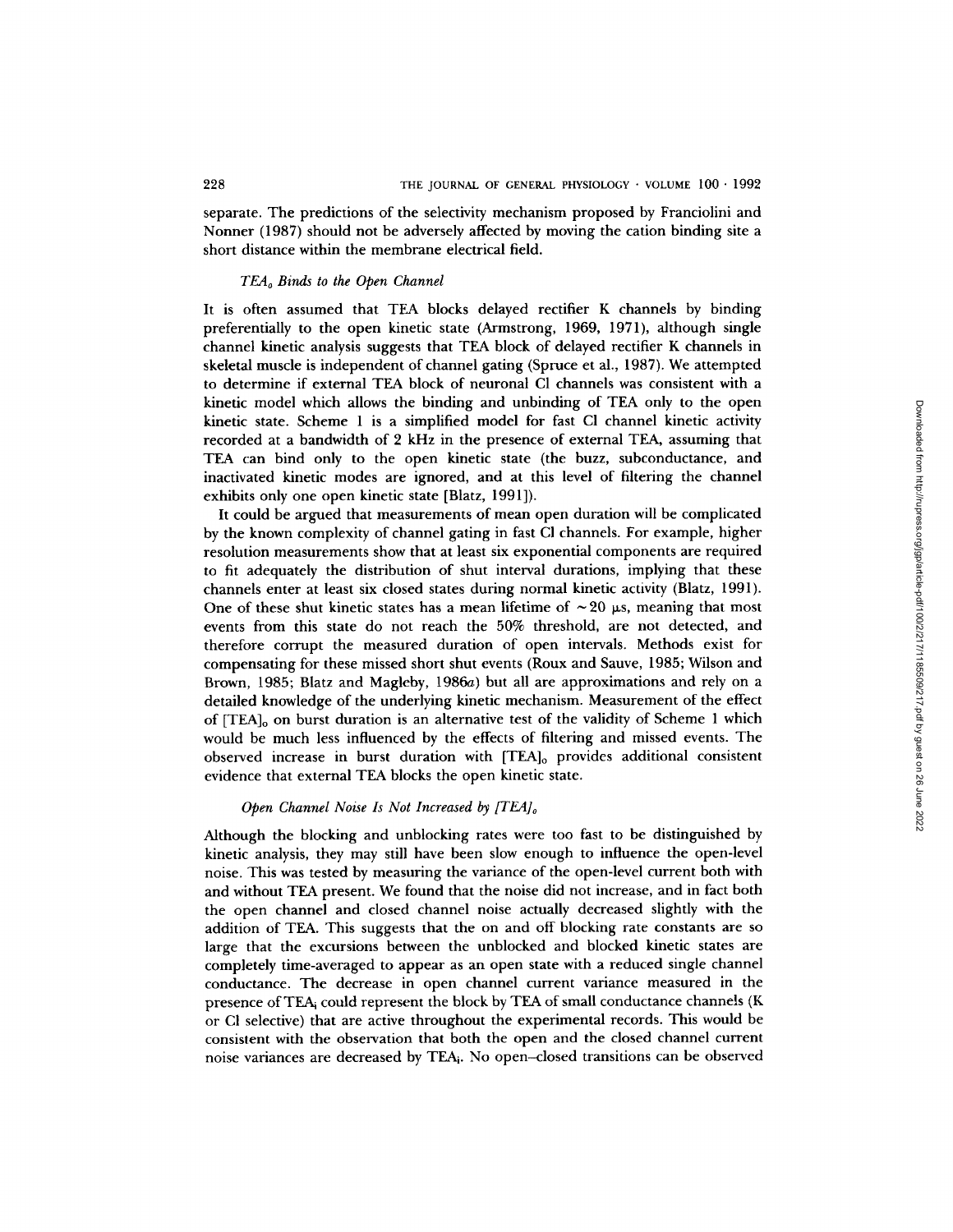in the experimental records that would reflect activity in these alleged channels. This observation constrains the maximum single channel currents of these channels under these conditions to be < 0.1 pA (the limit of our resolution). "Baseline" ion channels with currents of this magnitude have been reported to be present in tissue-cultured rat myotubes, although in that case the small conductance channels were not sensitive to 5 mM TEA<sub>o</sub> (Blatz and Magleby, 1986c).

# *TEA Block of Cl Channels Suggests Structural Similarities between Cation and Anion Channels*

These results demonstrate that TEA blocks currents through mammalian neuronal C1 channels at concentrations that are used to block neuronal K channels and that the mechanism of CI channel block by  ${[TEA]}_0$  is similar to that proposed for K channel block. A similar block of CI and K channels by TEA suggests that significant structural similarities may exist between the pore regions of these two channel types and that ion permeation mechanisms may be quite similar. This is not an entirely unexpected result, as many CI channels, including the fast CI channels described here and the anion-selective channels from platelets, are permeable to cations as well as to anions (Blatz and Magleby, 1985; Franciolini and Nonner, 1987; Manning and Williams, 1989). The CI channel from lobster walking nerve, on the other hand, is not measurably permeable to cations (Lukács and Moczdlowski, 1990). We predict that substitutions of amino acids in the membrane-spanning regions of fast CI channels (when these channels are cloned) will have profound effects on TEA block, as has been shown for K channel TEA block (MacKinnon and Yellen, 1990; Yellen, Jurman, Abramson, and MacKinnon, 1991).

The authors thank Monya Phillips for performing the initial TEA blocking experiments.

This work was supported by NIH grants GM-39731 and HL-07360.

*Original version received 3January 1992 and accepted version received 11 May 1992.* 

**REFERENCES** 

- Armstrong, C. M. 1969. Inactivation of the potassium conductance and related phenomena caused by quaternary ammonium ion injection in squid *axons.Journal of General Physiology.* 54:553-575.
- Armstrong, C. M. 1971. Interactions of TEA ion derived with K channel of giant axons. *Journal of General Physiology.* 58:413-437.
- Armstrong, C. M. 1975. Ionic pores, gates and gating currents. *Quarterly Review of Biophysics.*  7:179-210.
- Armstrong, C. M., and B. Hille. 1972. The inner quaternary ammonium ion receptor in potassium channels in the node of Ranvier. *Journal of General Physiology.* 59:388-400.
- Barrett, J. N., K. L. Magleby, and B. S. Pallotta. 1982. Properties of single Ca-activated K channels in cultured rat muscle. *Journal of Physiology.* 331:211-230.
- Blatz, A. L. 1991. Properties of single fast chloride channels from rat cerebral cortex *neurons.Journal of Physiology.* 441:1-21.
- Blatz, A. L., and K. L. Magleby. 1984. Ion conductance and selectivity of single calcium-activated potassium channels in cultured rat muscle. *Journal of General Physiology.* 84:1-23.
- Blatz, A. L., and K. L. Magleby. 1985. Single chloride-selective channels active at resting membrane potentials in cultured rat skeletal muscle. *Biophysical Journal.* 47:119-123.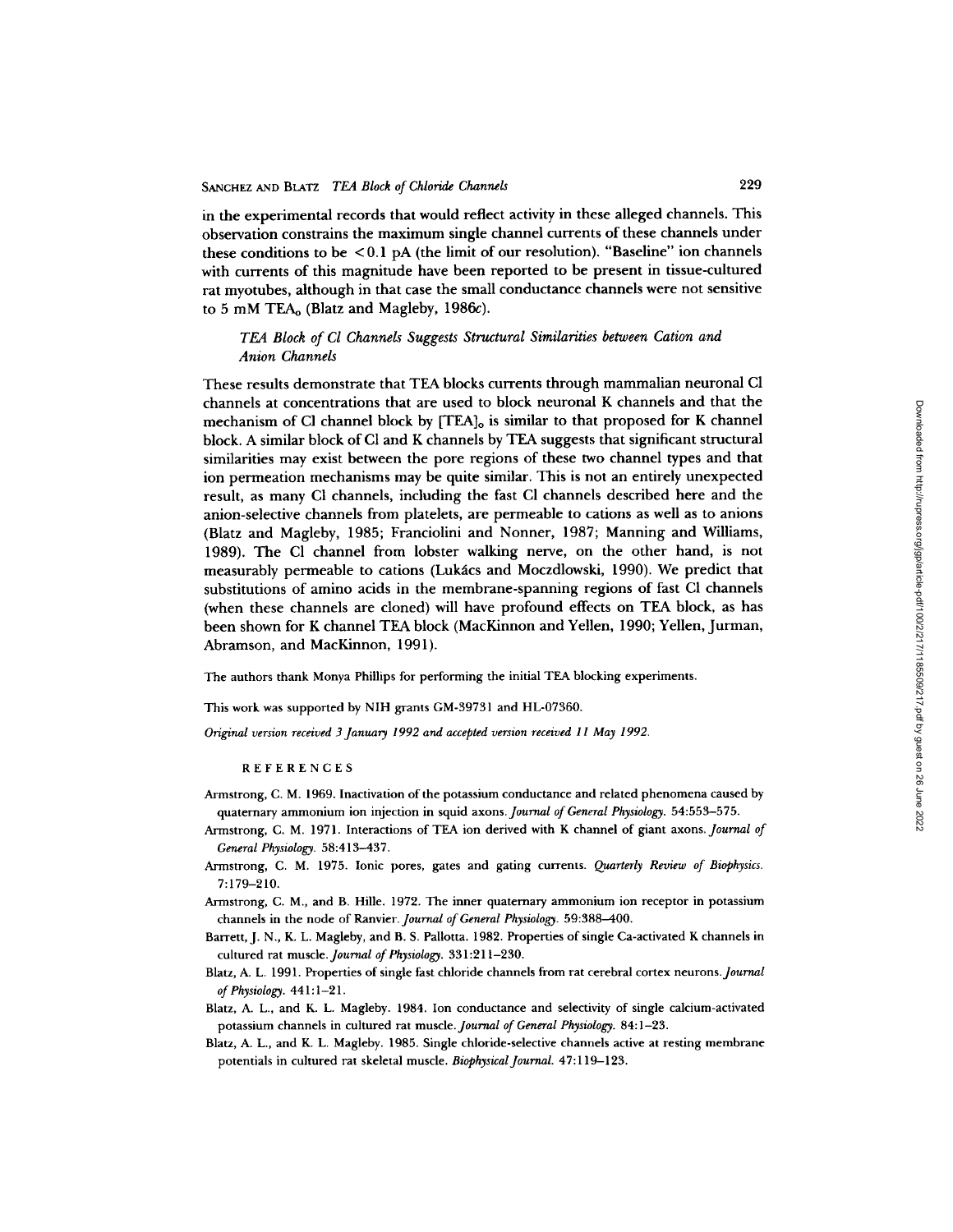- Blatz, A. L., and K. L. Magleby. 1986a. Correcting single channel data for missed events. *Biophysical Journal.* 49:967-980.
- Blatz, A. L., and K. L. Magleby. 1986b. Quantitative description of three modes of activity of fast chloride channels from rat skeletal muscle. *Journal of Physiology.* 378:141-174.
- Blatz, A. L., and K. L. Magleby. 1986c. Single apamin-blocked Ca-activated K channels of small conductance in cultured rat skeletal muscle. *Nature.* 323:718-720.
- Blatz, A. L., D. Y. Sanchez, and M. L. Sigler. 1991. Voltage-dependent block of neuronal fast chloride channels by tetraethylammonium ion. *Biophysical Journal.* 59:268a. (Abstr.)
- Clay, J. R., and L.J. DeFelice. 1983. Relationship between membrane excitability and single channel open-close recording. *Biophysical Journal.* 42:151-157.
- Colquhoun, D., and A. G. Hawkes. 1983. The principles of stochastic interpretation of ion-channel mechanisms. *In* Single Channel Recording. B. Sakmann and E. Neher, editors. Plenum Publishing Corp., New York. 135-176.
- Colquhoun, D., and F. J. Sigworth. 1983. Fitting and statistical analysis of single-channel records. *In*  Single Channel Recording. B. Sakmann, and E. Neher, editors. Plenum Publishing Corp., New York. 191-264.
- Coronado, R., and C. J. Miller. 1982. Conduction and block by organic cations in a K-selective channel from sarcoplasmic reticulum incorporated into planar phospholipid bilayers. *Journal of General Physiology.* 79:529-547.
- Franciolini, F., and W. Nonner. 1987. Anion and cation permeability of a chloride channel in rat hippocampal neurons. *Journal of General Physiology.* 90:453-478.
- Franciolini, F., and A. Petris. 1988. Single chloride channels in cultured rat neurons. *Archives of Biochemistry and Biophysics.* 261:97-102.
- Hamill, O. P., A. Marty, E. Neher, B. Sakmann, and F. J. Sigworth. 1981. Improved patch-clamp techniques for high-resolution current recording from cells and cell-free membrane patches. *Pflügers Archiv.* 391:85-100.
- Hermann, A., and A. L. F. Gorman. 1981. Effects of tetraethylammonium on potassium currents in molluscan neuron. *Journal of General Physiology.* 78:87-110.
- Hille, B. 1984. Ionic Channels of Excitable Membranes. Sinauer Associates Inc., Sunderland, MA. 426 pp.
- Horn, R., and K. Lange. 1983. Estimating kinetic constants from single channel data. *Biophysical Journal.* 43:207-223.
- Kay, A. R., and R. K. S. Wong. 1986. Isolation of neurons suitable for patch-clamping from adult mammalian central nervous *systems.Journal of Neuroscience Methods.* 16:227-238.
- Lukács, G. L., and E. Moczydlowski. 1990. A chloride channel from lobster walking leg nerves. Characterization of single-channel properties in planar bilayers. *Journal of General Physiology.*  96:707-734.
- MacKinnon, R., and G. Yellen. 1990. Mutations affecting TEA blockade and ion permeation in voltage-activated K channels. *Science.* 250:276-279.
- Magleby, K. L., and B. S. Pallotta. 1983. Burst kinetics of single Ca-activated, potassium channels in cultured rat *muscle.Journal of Physiology.* 344:605-623.
- Magleby, K. L., and D. S. Weiss. 1990. Estimating kinetic parameters for single channels with simulation. A general method that resolves the missed event problem and accounts for noise. *Biophysical Journal.* 58:1411-1426.
- Manning, S. D., and A. J. Williams. 1989. Conduction and blocking properties of a predominantly anion-selective channel from human platelet surface membrane reconstituted into planar phospholipid bilayers. *Journal of Membrane Biology.* 109:113-122.